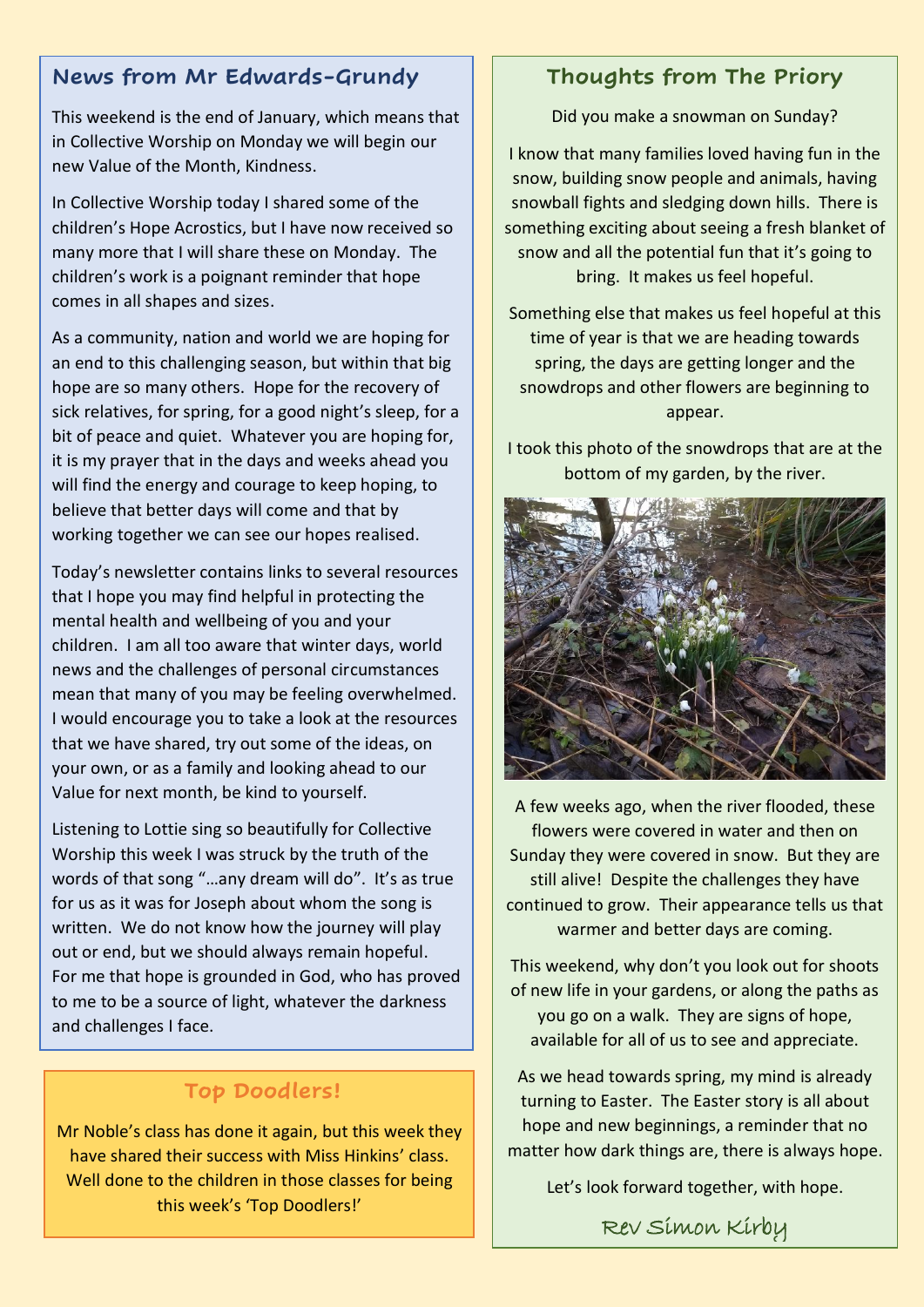# **News from around the school**

This week we heard from Mrs Rump and Miss Hinkins about the work Year 2 have been doing this term on 'The Tear Thief'. Children at school and at home have been involved in lots of creative work, including artwork and puppet shows, as well as some impressive writing producing another chapter in the book and convincing the inspector as to why they are not 'The Tear Thief.'









We loved this piece of writing, which started by describing 'The Tear Thief' as "silent as smoke".











# **Thank-you**

Thank-you to everyone who completed our short online survey this week about your experience of remote learning.

We received an amazing amount of feedback in just 48 hours, which meant that it could be discussed by staff and we could make changes to our plans for next week.

We really appreciated the positive feedback alongside the things you would find more helpful.

We would like to take the opportunity to thank you for everything you are doing to support your children's learning – we think you are amazing!

# **100-club**

This week the office team drew the next number in the 100-club on behalf of The Friends.

The lucky winner was Sam Knight, ticket number 23, who won £49.50.

Congratulations to Sam – we hope you enjoy treating yourself with your winnings!

We are grateful to The Friends for their ongoing fund-raising, which once all the children are back in school will benefit all children.